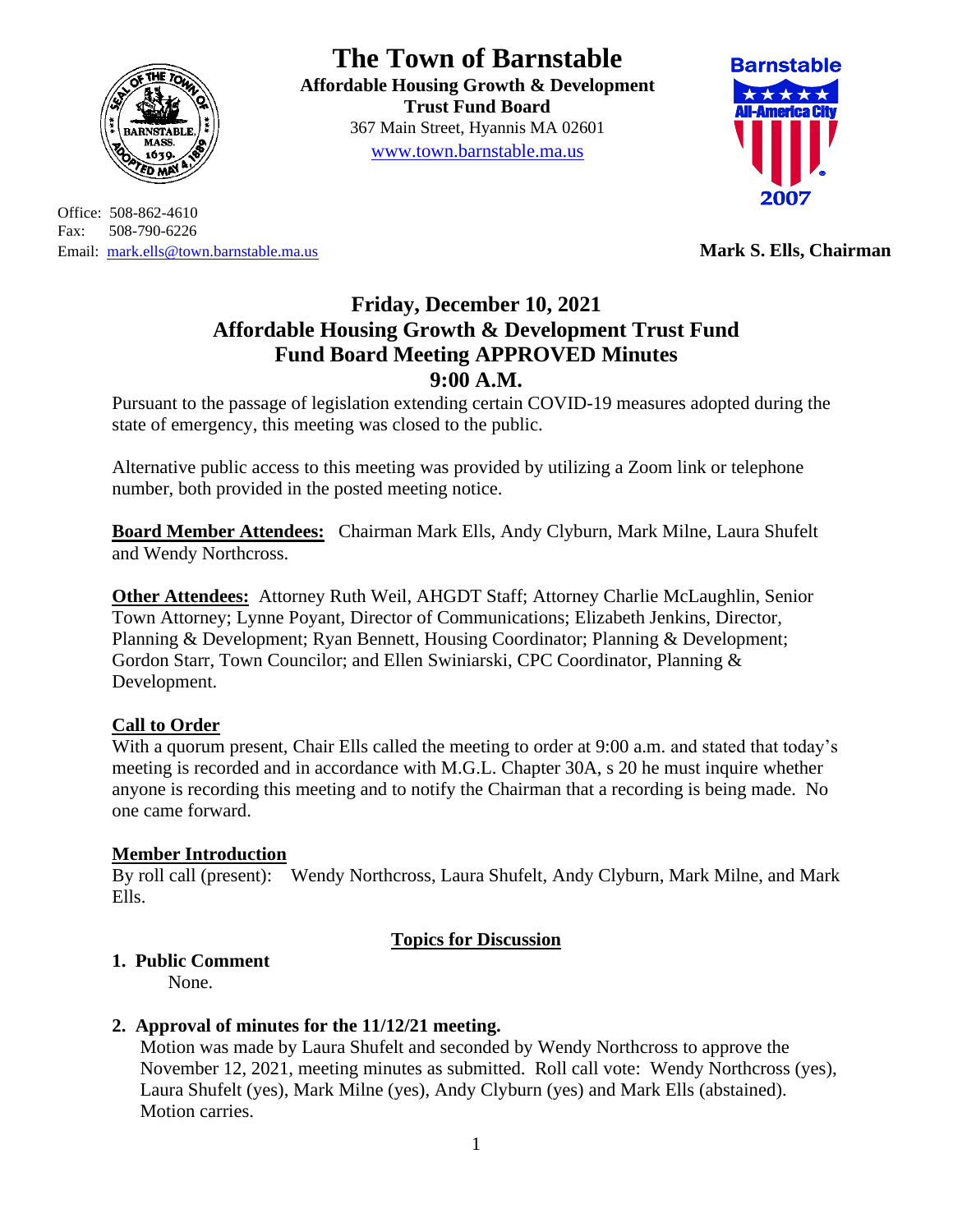#### **3. Discussion of advertising for the Trust's Notice of Funding Availability (NOFA) and whether the date for the submission of the first round of development activity funding should be extended.**

Ruth Weil provided background and noted that the Trust worked with Lynne Poyant in 2020 when the initial Notice of Funding Availability (NOFA) was sent out as press releases to the Town's press list and various press entities as well as other organizations that dealt with housing. For the new NOFA, the Trust is interested in brainstorming with Lynne to expand the publicity of the availability of these funds.

Lynne Poyant said that her first question is who is the target audience. Lynne explained that usually press releases go out to traditional and digital media, this list includes the Cape Cod Chamber, Greater Hyannis Chamber, Hyannis Main Street BID, Cape Cod Young Professionals and supplemental lists that includes Civic Associations and Library Directors. Lynne noted that one media source that was not utilized for the prior NOFA was Channel 18, specifically a program available called Municipal Matters that deep dives into different subjects. Lynne said Channel 18 provides a video that lends itself very well to social media platforms. The Trust could be the centerpiece bookended with traditional topics and possibly invite speakers from Housing Assistance Corp to provide a broader conversation of affordable housing. Lynne mentioned the prior targeted emailing to builders and their associations, and attorneys working with developers, and noted that Facebook and Twitter can be targeted by demographics. Lynne suggested that for a rental assistance program, flyers and backpacks through schools may be helpful noting that the translation of this information should be expanded and suggested that the Family Engagement Center at the HYCC could possibly be a place for information to be distributed. Lynne explained that with the traditional media, it is hoped they would pick up a press release, but this rarely happens and suggested instead that someone do a story or take out an advertisement with pictures or graphics. Lynne suggested the Sunday Journal through Cape Cod Broadcasting is always looking for people to come in and talk and she noted also that the NOFA would be an ideal topic for the podcast that will be launching in January.

Chair Ells asked if there is a critical path that developers seeking funding must go through. He noted that if there is a critical path through financial institutions there should be a way to make sure that any of the entities along that critical path have that information so they can consider it. Ruth said there has not been a focused effort to reach out to those financial institutions in the past and will add them to the list to be contacted.

Wendy said the target audience is potential developers and wondered how many off-Cape developers have interest in Cape projects explaining that perhaps the Trust should reach media off-Cape and noting that off Cape banks are financing projects on the Cape. Laura commented that most of the developers she has dealt with are from off-Cape and may seek to partner with an on-Cape non-profit ideally for a project with an RFP because a lot of projects do not work financially if land acquisition is involved. Laura explained that the usual pathway if there is development it will come through the Planning Dept., adding that building and permitting staff should be aware also of this funding. Wendy noted that we should keep all options open including invitations to a public event. Laura mentioned another group that could be included in notification of the NOFA is the Landlord Association especially for the conversion of existing units to affordable units; and realtors as they try to make a deal work financially. Atty McLaughlin agreed there are a lot of commercial realtors looking for funding, suggesting another place to advertise in Banker and Tradesman and Mass Lawyers Weekly. He further suggested an event with a high-profile speaker from the Administration that could attract people.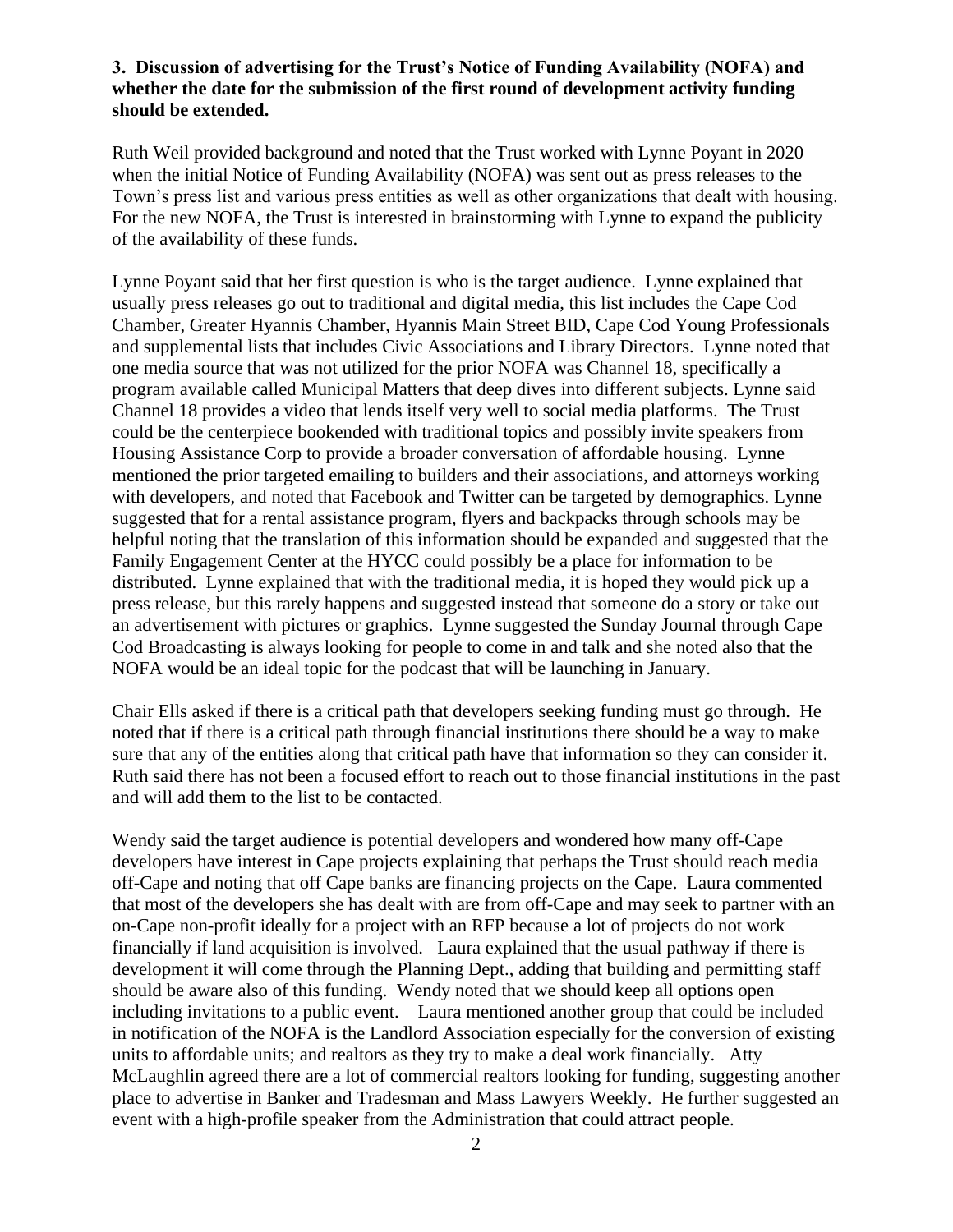Chair Ells suggested a tab or button on the Town's home page on the website for "Housing." Elizabeth Jenkins noted that Housing Coordinator, Ryan Bennett had recently updated the Housing webpage which now lists all the opportunities and resources and zoning information all in one place.

Mark Milne confirmed that there are funds available from the original trust assets that could be used for marketing. Ruth confirmed the takeaways from this discussion:

- Work with Lynne and Elizabeth to develop the ideas discussed such as an event to bring various entities together which would be helpful for the community and the NOFA.
- Contact financial institutions with the NOFA.
- Create a one-page flyer for potential applicants and developers.
- Ask Laura to provide an updated list of builders.

Chair Ells said he liked Wendy's idea of reaching out to entities that are already invested in affordable housing such as Housing Assistance Corporation, to start to forge partnerships. As an example, Wendy shared that pre-pandemic, the Smarter Cape Partnership, which is a collaboration of various organizations, ran a summit one year on affordable housing that packed the room. Governor Baker was one of the speakers and there was a daylong of seminars and events and she noted that it may be worth enlisting a high visibility speaker as Atty McLaughlin suggested. Laura noted also that the Trust could piggyback on the roll out of the ARPA funds which will generate many events to get that money out because funds need to be committed by 2024 and spent by 2026 and it is a lot of money specially for the support of housing, production, and preservation. The Administration will be going throughout the Commonwealth and the Trust can use this opportunity to highlight that their funds can be used to supplement the government programs.

Motion was made by Andy Clyburn to extend the deadline for the first round of the NOFA 2022- 2023 to March 1, 2022, and seconded by Laura Shufelt. Roll call vote Wendy Northcross (yes), Laura Shufelt (yes), Mark Milne (yes), Andy Clyburn (yes), Mark Ells (yes). Motion carries.

#### **4. Update on future staffing for the Trust.**

Elizabeth Jenkins said that she circulated the draft job description that was worked on with the Human Resources Director and Ruth Weil in terms of duties and responsibilities of the Trust Administrator. Pending final formatting and edits that were indicated by HR, it appears to be ready to be published. Elizabeth noted that Planning & Development staff stands ready to fill any gaps that may exist during transition to a new consultant. She noted that it was recommended in close cooperation with Human Resources that the Trust seek this position to be another contractual employee, however there is a game plan to look for other staffing resources if needed. Chair Ells noted that the job description was developed to make sure that whoever is contracted, can meet the needs as administrator of the Trust but we are looking to continue with a contract employee and that employee works for the Trust and funded from the Trust. Chair Ells said that he would like Andy to coordinate as he had before to ensure the same success. Elizabeth noted that this individual technically will work for the Town Manager to assist him in carrying out his duties in administering the Trust. Laura Shufelt suggested that while a bachelor's degree is desirable, qualifications should not be limited to a specific degree as many people do not have planning degrees and their related experience originates from many other areas. It was agreed that flexibility in the required qualifications may facilitate finding a viable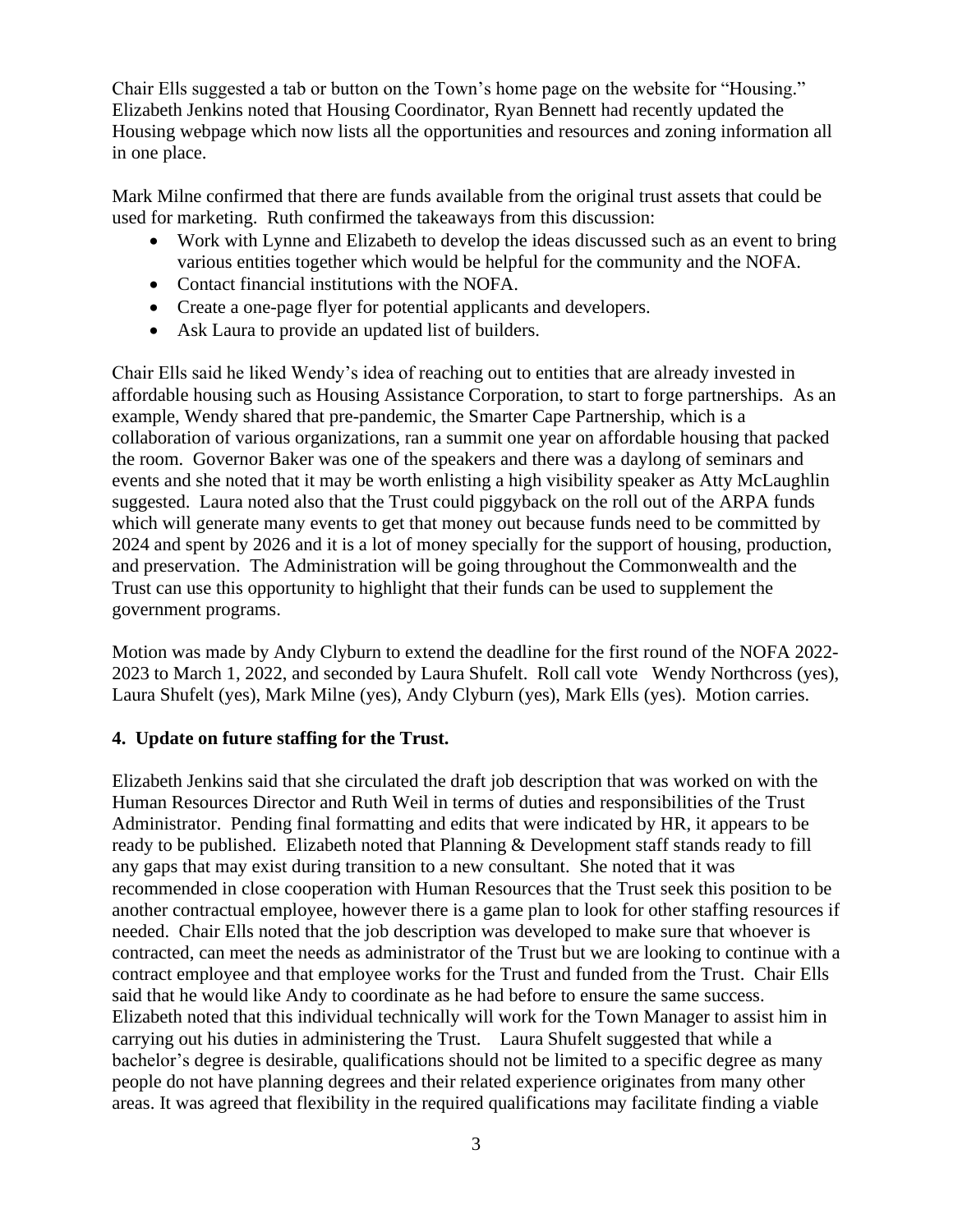candidate. Ruth noted that she would be willing to stay for a reasonable amount of time until her replacement is found.

#### **5. Review of possible amendments to the Trust's Rules and Regulations.**

The draft Trust Rules and Regulations was shared on screen. Ruth noted that after reviewing the NOFA, she realized that the definitions in the Trust's Rules and Regulations, particularly under Affordable Housing, needed revision to reflect a targeted rather than individualized median income. The revision in the proposed draft mirrors the language that was adopted in the NOFA by the Trust. Ruth also asked the Trust members whether they wanted to revise any of the stated goals in the Rules and Regulations. No member offered any revisions.

Motion was made by Wendy Northcross and seconded by Laura Shufelt to accept the updates proposed in the Barnstable Affordable Housing Growth and Development Trust Fund Board Rules and Regulations 2022. Roll call vote: Wendy Northcross (yes), Laura Shufelt (yes), Mark Milne (yes), Andy Clyburn (yes), Mark Ells (yes).

#### **6. Presentation on the use or proposed use of funds received under the American Rescue Plan Act (ARPA) and under the Coronavirus Aid, Relief and Economic Security Act (CARES).**

Mark Milne provided an update on the CARES ACT noting that the CARES ACT funding has expired with the period to use these funds ending October 30, 2021. He explained that there was no money in the CARES ACT for affordable housing. However, under the ARPA program or the Coronavirus local fiscal recovery fund, there are three tranches of funding available. He explained that there is \$7.6 M at the local level which the Town of Barnstable was granted; Barnstable County was granted \$41.3M; and the Commonwealth was granted \$5.3 Billion. The County established a plan as to how they propose to award county funds by putting water and sewer and broadband projects as the top priority list and followed the eligibility categories under the ARPA program in order. The newspapers outlined that there is disagreement as to who has the authority to authorize how those funds would be used at the County level and this remains to be resolved. He said he anticipated there will be an application process which we can look at once posted. Mark said he shared the State level funding last night and is before the Governor as a supplemental budget for fiscal year 2022. He explained it is a \$4 billion budget that includes \$2.5 billion of ARFA funds and within that program is about \$624M dedicated for housing. Laura mentioned today there is a lot of money for public housing, support of housing, rental housing, production of housing, homeownership assistance and local housing earmarks. He noted that it is likely this money will be doled out in a competitive grant process likely not by direct allocations to communities. Laura Shufelt said that most of the money is going to supplement existing programs by raising project caps or raising the per unit cap. She explained that putting more money into an existing system is the quickest way to spend the money rather than creating a new program on the production side. However, for homeowner assistance, funds will be used for down payment assistance, supplementing existing programs or creating programs where there are none. It also will be used for interest rate subsidy such as the ONE Plus program through MHP which will likely be made available statewide. Programs are being developed and at this point MHP is still developing a program that would pay the private mortgage insurance for mortgages greater than 80% loan to value. Support of housing is all about reducing homelessness and providing housing with wrap around services for special populations like veterans and special needs and persons with disabilities and frail elderly and chronic homeless individuals and families. She shared that the acquisition of motels and hotels